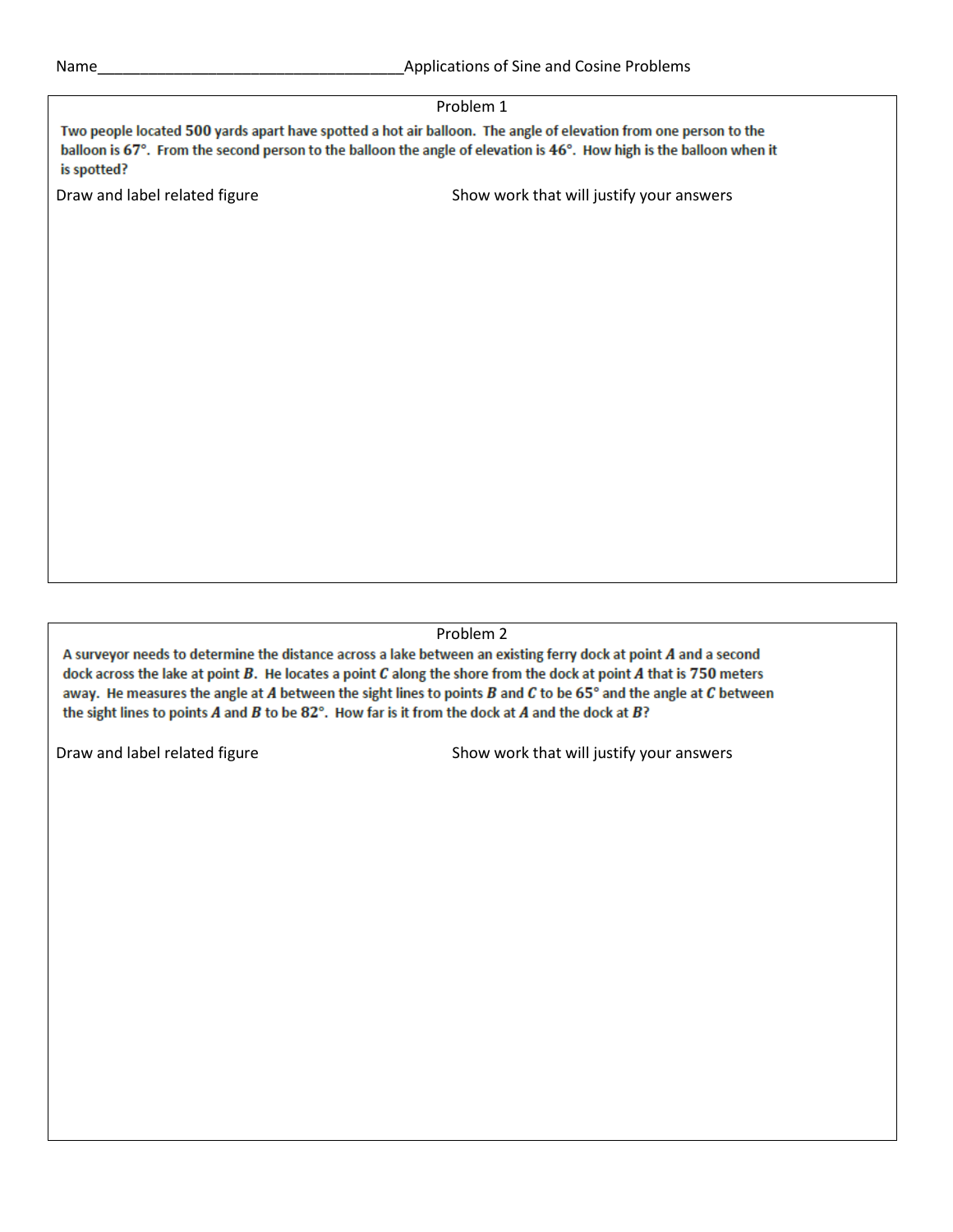| Problem 3                                                                                                           |
|---------------------------------------------------------------------------------------------------------------------|
| At the base of a pyramid, a surveyor determines that the angle of elevation to the top is 53°. At a point 75 meters |
| from the base, the angle of elevation to the top is 35°. What is the distance from the base of the pyramid up the   |
| slanted face to the top?                                                                                            |

Draw and label related figure Show work that will justify your answers

Challenge problem

Three dogs are sitting in a kitchen and waiting to get their dog food. It turns out that Dog A is **4.5** feet from Dog B, and Dog C is **2.5**feet from Dog A, as shown in the diagram below (note that the three dogs' positions form a right (**90°**) angle).

The angles formed at Dogs A and B to the dog food are **40°** and **80°**, respectively, as shown in the diagram. How far is Dog C from the dog food?

Related figure **Show work that will justify your answers** Show work that will justify your answers